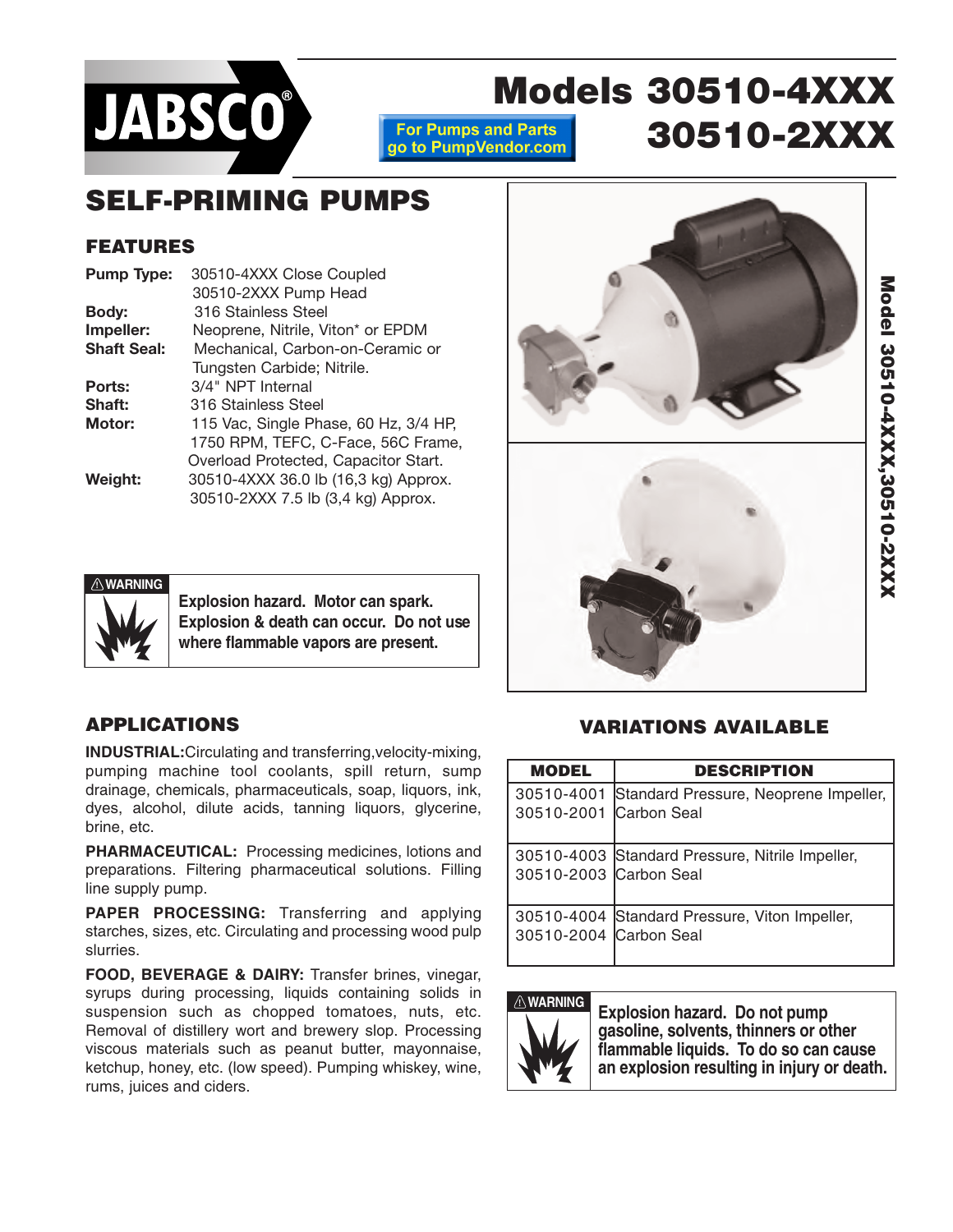### **OPERATING INSTRUCTIONS**

- 1. INSTALLATION Pump may be mounted in any position. The rotation of the pump shaft determines the location of the pump's intake and discharge ports. (Refer to dimensional drawing.) Pump is normally assembled at factory for clockwise rotation (looking at end cover). If counter clockwise rotation is desired, follow steps 1 and 2 of disassembly and step 7 of assembly instructions to change direction of impeller blade deflection under cam.
- 2. MOTOR SELECTION Pump head is designed to fit a 56C Frame NEMA C-Face motor. Motor should be rated 3/4 horsepower at 1750 RPM with a service factor of one. Due to high bearing loads, motor should be ball bearing equipped with the front bearing locked against axial movement. Motor should be capacitor start and foot mounted.
- 3. SPEEDS 100 RPM to the maximum shown in the performance curves. For longer pump life, operate at lowest possible speeds. Lower speeds are required for viscous liquids. Consult the factory for proper speeds and horsepower requirements.
- 4. SELF-PRIMING Primes at low or high speeds. For vertical dry suction lift of 10 feet (neoprene/nitrile) – 6 feet (viton/EPDM), a minimum of 860 RPM is required. Pump will produce suction lift up to 22 feet when wet.

#### **BE SURE SUCTION LINES ARE AIRTIGHT OR PUMP WILL NOT SELF-PRIME.**

- 5. DISCHARGE When transferring liquids further than 25 feet, use one size larger discharge line than discharge port size.
- 6. RUNNING DRY Unit depends on liquid pumped for lubrication. DO NOT RUN DRY for more than 30 seconds. Lack of liquid will damage the impeller and seal.
- 7. CHEMICAL COMPATIBILITY Consult the Chemical Resistance Guide in the JABSCO Industrial Pump Catalog (available upon request from ITT Jabsco) or factory for proper body materials and impeller compounds. If corrosive fluids are handled, pump life will be prolonged if pump is flushed with a neutralizing solution after each use or after each work day. A Tungsten Carbide Seal variation is available for pumping liquids that contain abrasives or are highly corrosive.
- 8. PRESSURES Consult Performance Curve for maximum recommended pressure for pumps in continuous operation. If pressures exceed those shown, consult the factory.
- 9. TEMPERATURES The operating temperature limits of the pump depend on the impeller compound. The following ranges apply: Neoprene -  $45^{\circ}$  to  $180^{\circ}$  F (7° to  $82^{\circ}$  C),

Nitrile - 50° to 180° F (10° to 82° C), Viton - 60° to 180° F (15° to 82° C), EPDM - 45° to 185° F (7° to 85° C).

10. IMPELLER TORQUE – The torque required to initiate rotation of a new impeller in a dry pump body is:

> Standard Pressure Impeller (14281-Series): Forward  $= 1.5$  pounds force - feet Reverse = 4.3 pounds force - feet

These values may vary slightly due to impeller compounding, blade set, and body material of construction. Consult factory for more information.

11. SPARE PARTS – To avoid costly shutdowns, keep a spare JABSCO impeller, seal and O-ring set on hand.

### **SERVICE INSTRUCTIONS**

#### **DISASSEMBLY**

- 1. Remove the four end cover screws. Remove end cover and O-ring.
- 2. Remove the four screws holding the body to the adapter flange. Slide body, complete with impeller and wearplate, from adapter and shaft.
- 3. Remove mechanical seal by inserting two screwdrivers behind seal collar, and gently lever collar and seal assembly forward on shaft. Use extreme care not to mar shaft. Remove seal seat and rubber cup from recess in wearplate.
- 4. Remove the four screws holding the adapter to the motor and remove the adapter.
- 5. The stub shaft is held in place with set screws and Loctite\* RC/680 retaining compound. Extreme care must be taken not to damage the motor shaft and bearings when removing the stub shaft. Heat shaft joint area to facilitate disassembly of set screws and stub shaft from motor shaft. DO NOT EXCEED 300°F when heating joint area. Once joint area has been heated, remove set screws and slide stub shaft from motor shaft.



### **ASSEMBLY**

- 1. Liberally apply Loctite RC/680 retaining compound to the motor shaft and slide the stub shaft on, positioning the base of the stub shaft 0.37" from the bolt mounting surface of motor. For clarification, refer to Figure 1 below. Loctite aids in preventing fretting and subsequent shaft failure. Wipe off excess Loctite. Apply Loctite to the two dog point (flat point) set screws, position in the set screw holes aligned with the keyway of the motor shaft and torque to 85 - 90 in. lbs.
- 2. Replace the adapter on the motor and tighten the four mounting screws to 20 ft. lbs.
- 3. Replace mechanical seal by sliding spacer onto shaft up to locating shoulder, then smear shaft with light lubricating oil. Push on seal gently until it engages with spacer. Fit rubber cup and seal seat into wearplate.
- 4. Insert impeller in pump body, fit O-ring in each end of the pump body.
- 5. Slide body assembly over shaft, position wearplate in housing. Fit body to adapter screws. Torque screws to 20 in. lbs. NOTE: A gap should be maintained between bearing housing and body.

DO NOT overtighten screws.

- 6. Fit end cover and end cover screws. Torque screws to 20 in. lbs.
- 7. Changing Pump Rotation (looking at end cover):
	- a. Clockwise Rotation: Insert impeller into pump body with blades bending counterclockwise.
	- b. Counterclockwise Rotation: Insert impeller into pump body with blades bending clockwise.
- \* Loctite\* is a trademark of Loctite Corporation.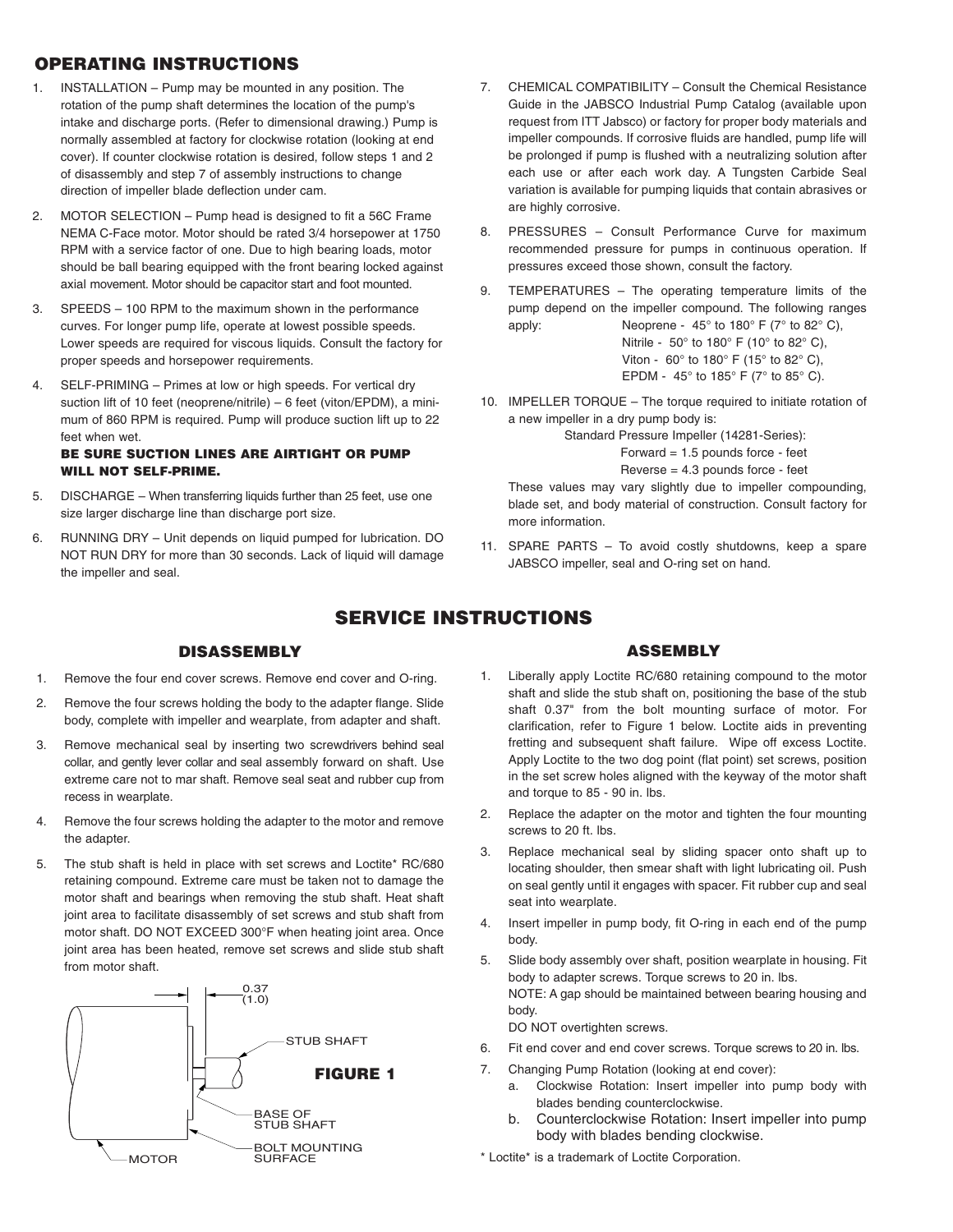| <b>KEY</b>      | <b>DESCRIPTION</b>                                                                                                                                                                                                                | QTY.<br><b>REQ</b> | <b>MODEL</b><br>30510-4XXX<br><b>PART NO.</b>        | QTY.<br>REQ.   | <b>MODEL</b><br>30510-2XXX<br>PART NO.               |
|-----------------|-----------------------------------------------------------------------------------------------------------------------------------------------------------------------------------------------------------------------------------|--------------------|------------------------------------------------------|----------------|------------------------------------------------------|
| T               | Adapter                                                                                                                                                                                                                           | $\mathbf{1}$       | 18753-0215                                           | $\mathbf{1}$   | 18753-0215                                           |
| $\mathbf{2}$    | Body                                                                                                                                                                                                                              | $\mathbf{1}$       | 18753-0187                                           | $\mathbf{1}$   | 18753-0187                                           |
| 3               | <b>End Cover</b>                                                                                                                                                                                                                  | $\mathbf{1}$       | 18753-0193                                           | $\mathbf{1}$   | 18753-0193                                           |
| $\overline{4}$  | Wearplate                                                                                                                                                                                                                         | $\mathbf{1}$       | 18753-0199                                           | $\mathbf{1}$   | 18753-0199                                           |
| 5               | Shaft                                                                                                                                                                                                                             | $\mathbf{1}$       | 18753-0209                                           | $\mathbf{1}$   | 18753-0209                                           |
| 6               | Impeller:<br>Standard Pressure - Neoprene<br>Standard Pressure - Nitrile<br>Standard Pressure - Viton<br>Standard Pressure - EPDM                                                                                                 | $\mathbf{1}$       | 14281-0001<br>14281-0003<br>14281-0004               | $\mathbf{1}$   | 14281-0001<br>14281-0003<br>14281-0004<br>7614-0002  |
| $\overline{7}$  | Motor, 3/4 HP, 115Vac, 1Ph, 60Hz, TEFC, C-<br>Face, 56C Frame <sup>.</sup>                                                                                                                                                        | $\mathbf{1}$       | 18753-0219                                           |                |                                                      |
| ह               | Seal Spacer:                                                                                                                                                                                                                      | $\mathbf{1}$       | 18753-0223                                           | $\mathbf{1}$   | 18753-0223                                           |
| 9               | Seal Seat: Nitrile                                                                                                                                                                                                                | $\mathbf{1}$       | 18753-0233                                           | $\mathbf{1}$   | 18753-0233                                           |
| $\overline{10}$ | Seal Mech:<br>Carbon - Nitrile<br>Carbon - Viton<br>Tungsten Carbide - Nitrile<br>Tungsten Carbide - Viton                                                                                                                        | $\mathbf{1}$       | 18753-0241<br>18753-0242<br>18753-0243<br>18753-0244 | $\mathbf{1}$   | 18753-0241<br>18753-0242<br>18753-0243<br>18753-0244 |
| 11              | O-Ring:<br>Nitrile<br>Viton                                                                                                                                                                                                       | $\overline{2}$     | 18753-0261<br>18753-0262                             | $\overline{2}$ | 18753-0261<br>18753-0262                             |
| 12              | Screw Kit: (consists of)<br>Bolts, Hex Hd. 3/8-16 x 1"<br>Screws, Hex Hd. M5 x 16mm<br>Screws, Hex Hd. M5 x 8mm<br>Set Screws, Cup Pt. 1/4-20 x 1/4<br>Set Screws, Dog Point 1/4-20x 1/2<br>Washers, Flat 3/8<br>Washers, Flat M5 | $\mathbf{1}$       | 18753-0278                                           | $\mathbf{1}$   | 18753-0278                                           |